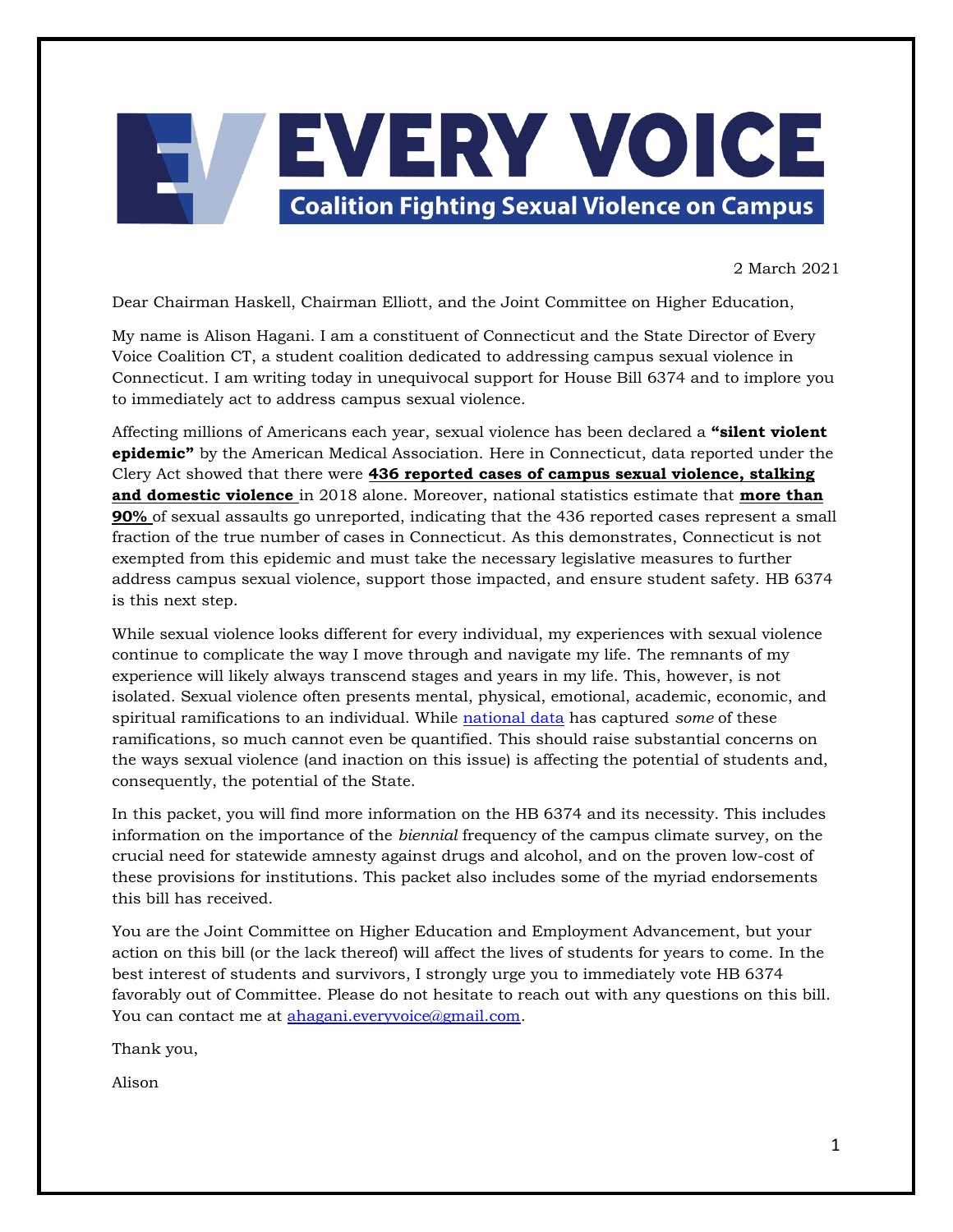## **ABOUT OUR BILL**

## *Timeline:*

In collaboration with students and the CT Alliance to End Sexual Violence, lead sponsor and Higher Education Committee Chair State Senator Will Haskell first filed our Every Voice Bill in January 2020 as "Senate Bill 19." It received cosponsorship from legislators across both chambers and parties. In February 2020, the Joint Committee on Higher Education held a public hearing for Senate Bill 19, at which dozens of students, advocates, and educators testified in support of the bill. In March 2020, Senate Bill 19 unanimously passed out of the Joint Committee on Higher Education and headed to the House and the Senate for votes to be passed into law. Given the arising needs of the COVID-19 pandemic and the subsequent shutdown of the CGA, the Senate Bill 19 was soon after derailed.

In summer 2020 ahead of the Connecticut General Assembly's special legislative sessions, more than fifty legislators from both sides of the aisle and both chambers signed onto a letter in support of the immediate passage of the bill. Despite this widespread bipartisan legislative support, as well as continuous strong support from students, the Every Voice Bill was not included on the special session agenda.

Now, during the 2021 legislative session, we remain committed to passing this crucial bill as soon as possible. More than a year has passed since this bill was first filed, reminding us of the necessity of immediate action and the ongoing repercussions of inaction. Students continue to experience sexual violence at alarmingly high rates. Inaction, irrespective of excuses, continues to neglect this severity and to provide students with needed resource. We implore you to act urgently on HB 6374.

## *Bill Components:*

The Every Voice bill has two critical components.

- **1. Campus climate surveys requirement:**
	- Requires universities to administer campus climate surveys every *two* years to collect anonymous data about sexual violence on campus.
	- Campus climate surveys serve as a platform for students to safely and anonymously share their experiences if wanted. This is especially important given low rates of reporting among individuals who are impacted by sexual violence. The punitive data that exists through reporting mechanisms fails to capture the true scope of sexual violence.
	- *You cannot solve an issue without fully understanding* -- A campus climate survey requirement in CT would equip Connecticut universities with the student insights and stories needed to inform university policy, response,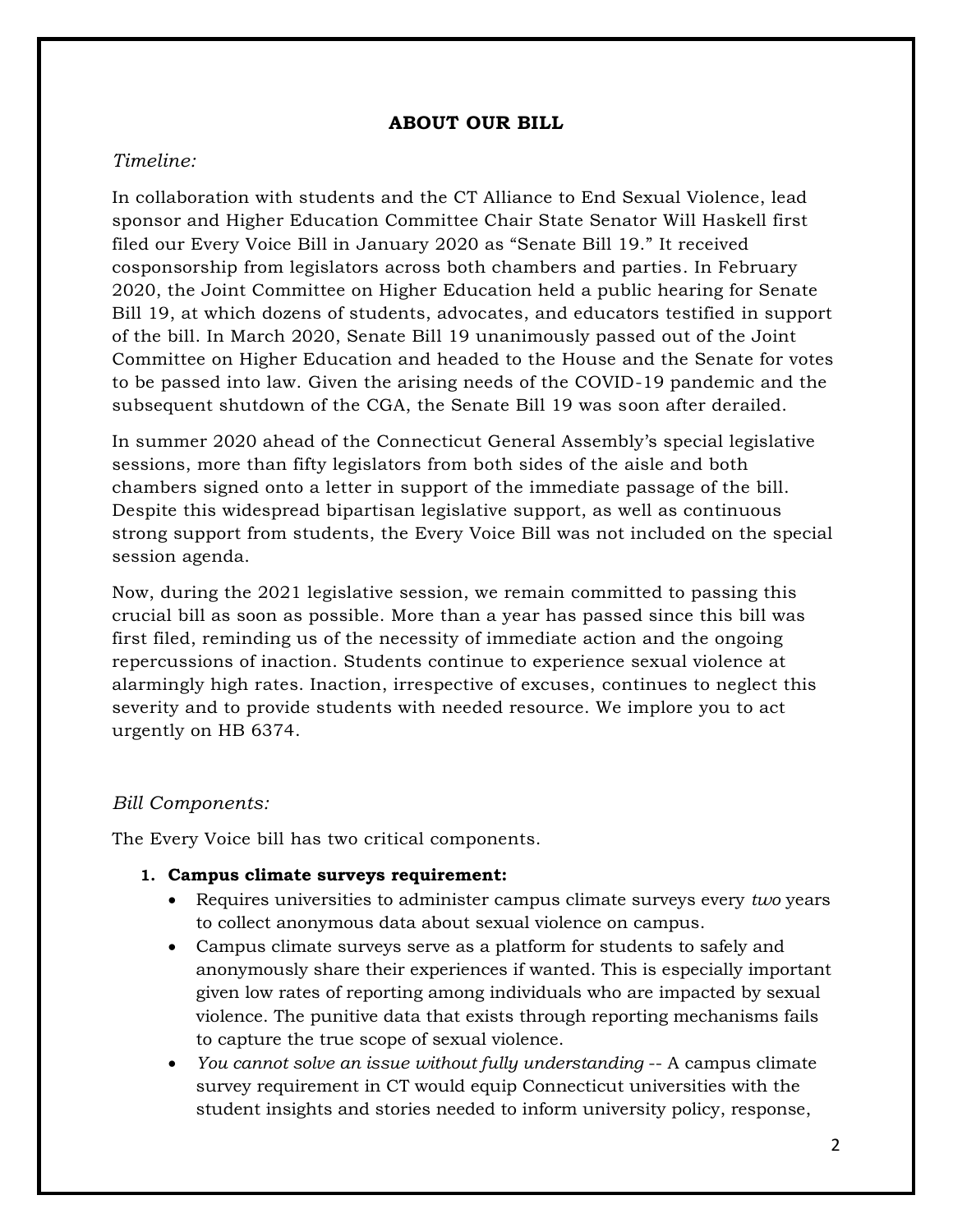protections, and resources for those impacted by violence in their community.

- Requiring institutions of higher learning to conduct campus climate surveys is not a significant imposition and confers considerable benefits. Estimated cost (per a report from the Harvard Kennedy School) of implementing this policy per school is around \$3,000. This includes incentives and analysis.
- The bill creates a task force who will oversee this process. From the feedback of universities, we request that you amend Line 222 to remove the option for universities to create their own surveys. The taskforce should rather just approve nationally approved well-constructed survey instruments for universities to use in administering their survey.
- Similar requirements have been enacted in Louisiana, Maryland, New York, New Hampshire, and Massachusetts. New York administers survey biennially.

# **2. Amnesty policy requirement:**

- Amnesty policy against drug/alcohol does not penalize students who were under the influence of alcohol or drugs when impacted by violence. This allows students to report without fear of being penalized.
- This is especially important given the prevalence of drugs and alcohol in instances of campus sexual violence.
- All students deserve the opportunity to report or share their experiences, without fear of being penalized or stigmatized.
- Amnesty policy sends a message against victim blaming. By not penalizing students who are under the influence of drugs or alcohol at the time of violence, schools send a message that no student is at fault or punishable for the violence that occurred against them -- no matter the circumstances.

# *The Imperative of Two-Year Campus Climate Survey Frequency*

The Every Voice bill would create a statewide taskforce of higher educational representatives, legislators, students, and violence prevention advocates that will create, approve, and oversee the biennial administering of campus climate surveys at every college and university in the State. **We implore you to advance this bill out of Committee with the specific two-year (biennial) frequency.**

Campus climate surveys are a crucial component of violence prevention on college campuses, granting students an outlet to anonymously share their experiences with sexual violence. In fact, a new study on [Sexual Citizenship](https://wwnorton.com/books/sexual-citizens) conducted at Columbia University found that **students revel in anonymous platforms to share their experiences**, often calling this cathartic. This is also evidenced by the stream of university-specific survivor accounts created this summer. Campus climate surveys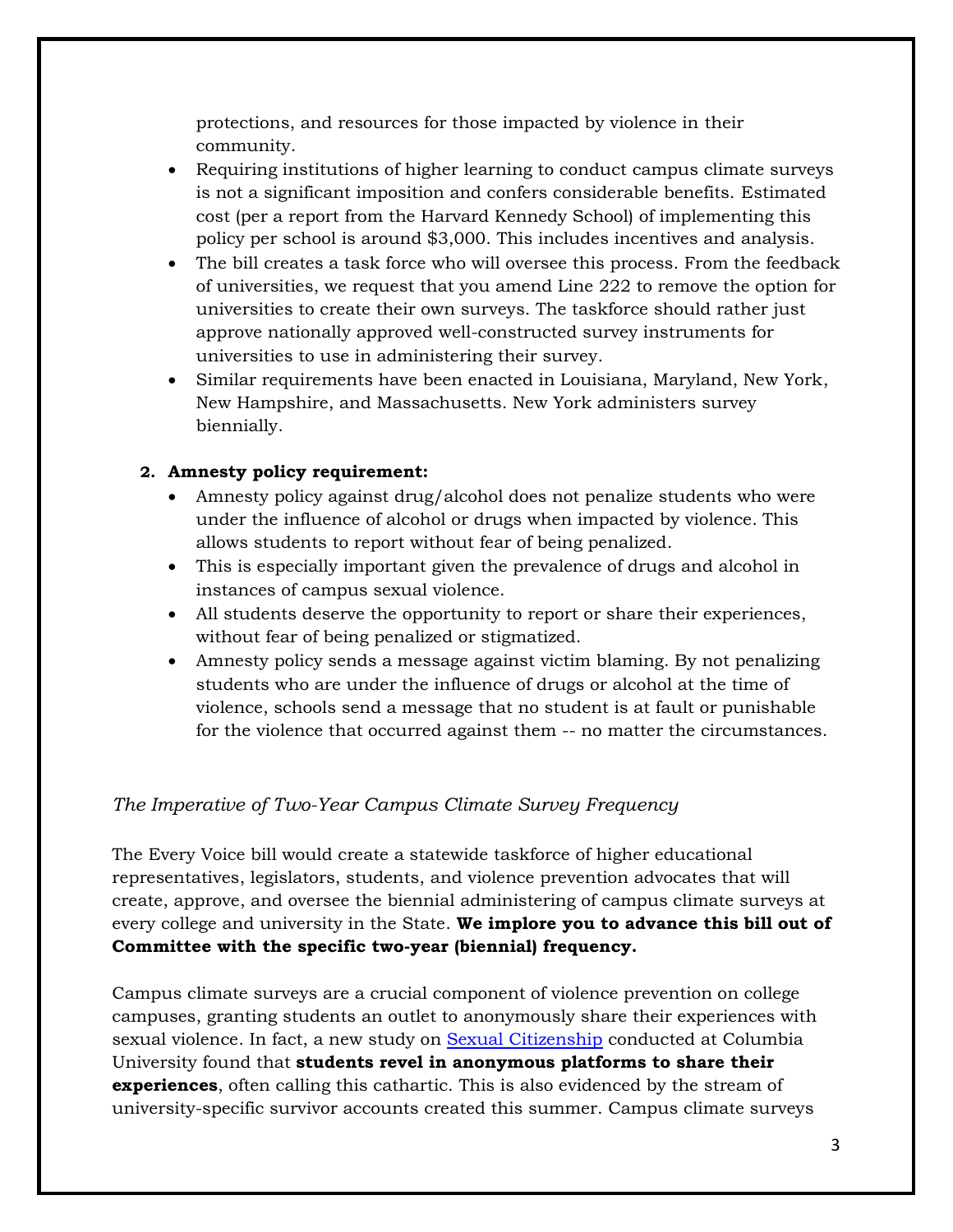are a safe and anonymous platform for these student insights. These platforms also **benefit colleges and universities** by granting them the insights and data to understand violence on their campus and thus envision meaningful reform. While the principle of the campus climate survey is vastly important, so are its specifics. In particular, the campus climate survey must be administered every two years to reach its potential and maximum efficacy.

**A two-year frequency in the campus climate survey will accommodate the shifting nature of student bodies at Connecticut's community colleges and state schools.** With community colleges, only granting associate's degrees on a two-year schedule, many community college students will never be able to take a campus climate survey, if it occurs every four years. Additionally, according to [statistics from](https://docs.google.com/document/d/1YYHpnH76OYr0bWZDXKYg0yiq8IvwVLOgyPvts1p56ZE/edit?usp=sharing)  [College Factual,](https://docs.google.com/document/d/1YYHpnH76OYr0bWZDXKYg0yiq8IvwVLOgyPvts1p56ZE/edit?usp=sharing) all public universities in the state (but especially Central, Eastern, Western, Southern, and UConn's many branch campuses) have relatively low first to second year retention rates, relatively low graduation rates, as well as relatively high amounts of incoming and outgoing transfer students. A four-year frequency would disregard this demographic of students. Conversely, a two-year frequency in the campus climate survey would allow more students to communicate their experiences at the institution before potentially moving on or taking time off.

The two-year frequency also ensures greater violence prevention measures, as well as an improved timeline and efficacy when approaching prevention measures and reform mechanisms. **It is essential that universities and colleges evaluate their preexisting campus culture every two years, rather than four, to capture inadequacies in real-time.** Waiting four years to elicit much-needed data on the prevalence of violence, the accessibility and efficacy of resources, and other key facets of campus culture hurts ongoing attention and commitment to violence prevention. It also fails to correct institutional shortcomings *during* a student's time in college.

In fact, this biennial frequency is also **cost-effective** for higher educational institutions. Results from the survey likely dictate the allocation of resources and energy. The more frequent the survey, the more targeted, efficient, and concentrated these resources are.

These substantial student-benefits co-exist with **the feasibility of a two-year implementation timeline.** In fact, high school students across the state are already participating in a two-year survey for drug-use, called the [Connecticut School Health](https://portal.ct.gov/dph/Health-Information-Systems--Reporting/Hisrhome/Connecticut-School-Health-Survey)  [Survey](https://portal.ct.gov/dph/Health-Information-Systems--Reporting/Hisrhome/Connecticut-School-Health-Survey) (CSHS). These surveys understand the dire necessity of understanding and acting upon emerging and ongoing drug use or prevalence frequently and consistently. We must afford the same frequency to university students about sexual violence.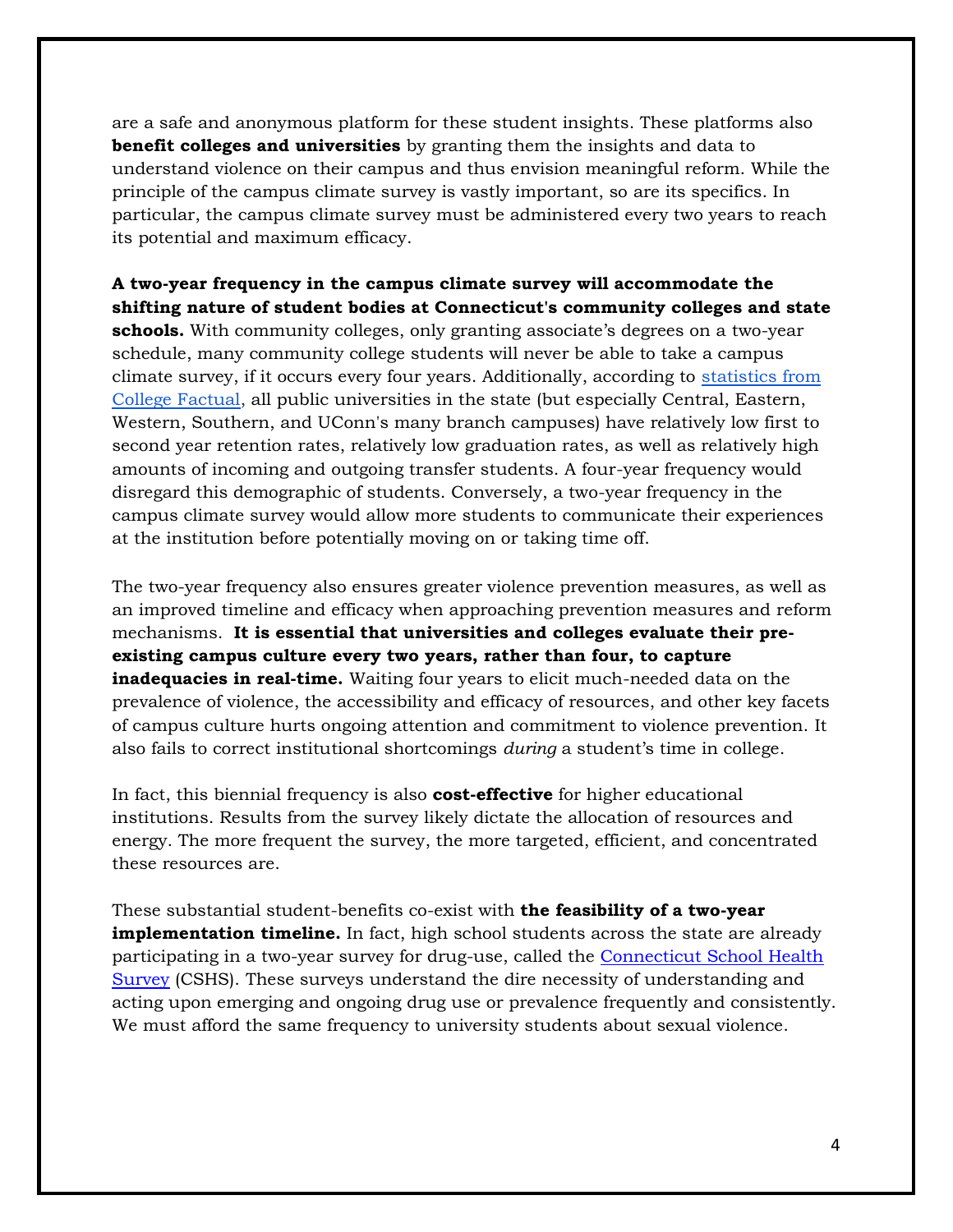## *Low-Cost of HB 6374*

Connecticut institutions have grossly overestimated the cost of the campus climate survey. Using data from Massachusetts and Maryland, **a report from the Harvard Kennedy School found that the estimated cost of implementing this policy per school is around \$3,000.** This includes incentives and analysis. It is not possible that the campus climate survey would only cost Massachusetts and Maryland around \$3,000 per survey while costing Connecticut around \$25,000 to \$100,000 per survey – as some universities are estimating.

Furthermore, arguments around the cost of this bill for an institution must also encompass discussions around **the cost of inaction and pervasive sexual violence.** The cost of sexual violence for individuals are proven and severe. [CDC findings](https://www.nsvrc.org/blogs/cost-rape) estimate that the per-survivor cost of rape is around \$100,000. Given the 25 million Americans who have *reported* rape, this costs the economy around \$3.1 trillion dollars, from which government sources pay an estimate of \$1.1 trillion. Similar economic costs occur at the state level, where many claims of sexual violence are adjudicated. As RAINN reports, sexual violence is a "serious and costly public health problem in the U.S." While means to address sexual violence might yield some cost, addressing sexual violence also saves costs. This, of course, only addresses fiscal costs. Sexual violence costs student survivors far more than money.

Following conversations with colleges and universities, we recommend amending Line 222 to remove the option of institutions creating their own surveys. This reflects feasibility and cost/energy concerns. Some institutions may inflate costs for this survey by adding the cost of an outside consulting firm to their estimate. However, using approved survey instruments does not necessitate an outside consulting firm. If a school wants to add additional question, that is entirely up to them.

Regardless, **the campus climate survey should not incur substantial costs for an institution.** As previous mentioned, amending Line 222 would require institutions to use pre-existing national survey instruments. This reduces their imperative to invest funds and energy into creating their own novel survey. Reusing survey software already used by an institution also greatly cuts down the cost. Furthermore, data analysis of the bill can rely on pre-existing institutional research staff. A new position or funds for hiring are not needed within this bill.

Lastly, the bill's relatively low-cost is outweighed by the huge return it will provide. The campus climate survey particularly will help schools more efficiently and effectively deploy their resources. Additionally, sexual violence impedes upon the potential and opportunities of students in the State. Addressing this violence, centering student voices, and strengthening support through HB 6374 will allow students to better unleash their potential, from which all of Connecticut benefits.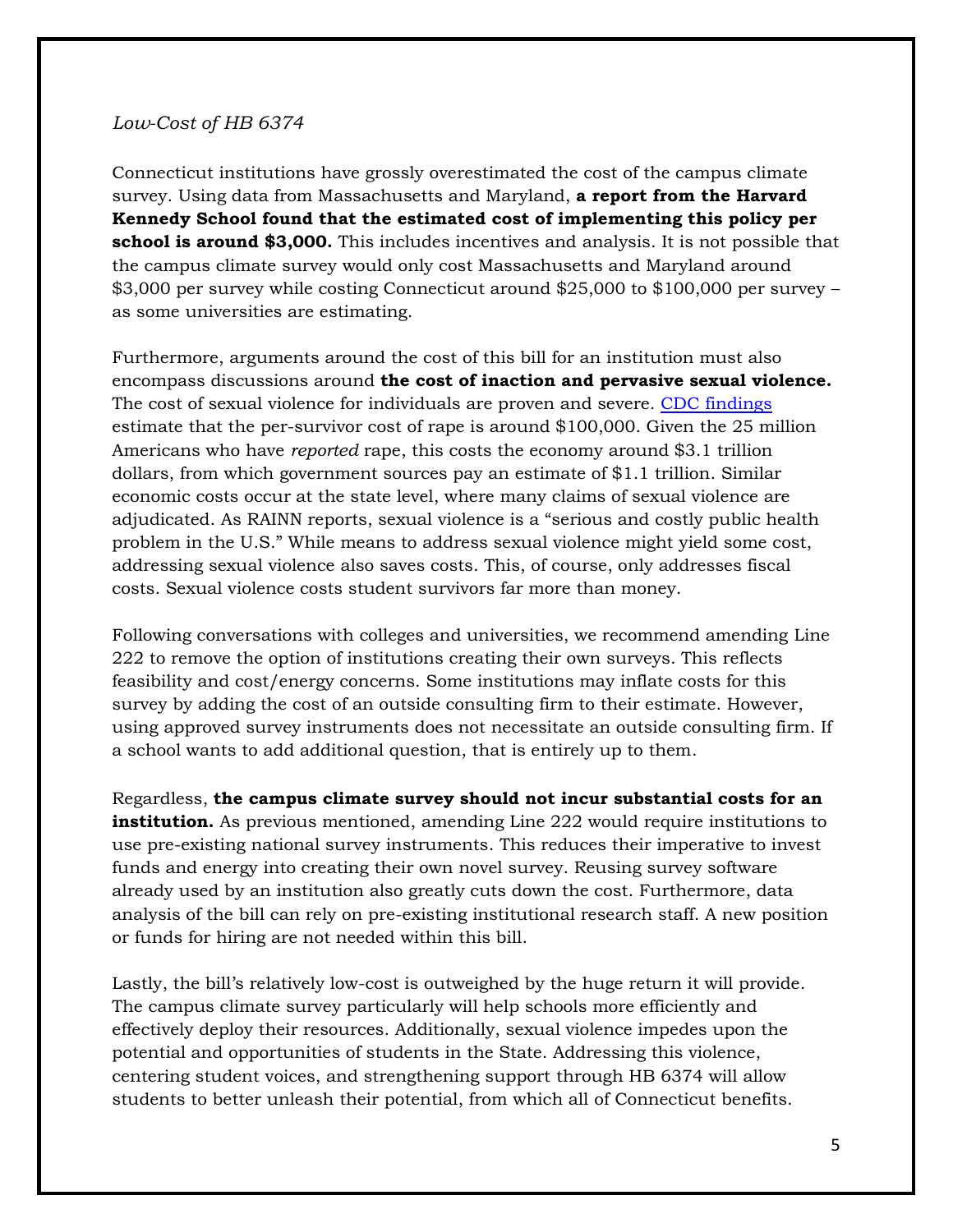# *The Imperative of Immediate Action: COVID-19 Campus Life & Red-Zone*

Campus sexual violence is an epidemic sorely in need of immediate and urgent reform. The numbers do not lie: In 2018 alone, 436 cases of campus sexual violence were [reported](https://ope.ed.gov/campussafety/#/) under the Clery Act in Connecticut. However, given low rates of reporting, these 436 reported cases represent only a small fraction of the true number of cases in Connecticut. In fact, [data](https://www.rainn.org/statistics/campus-sexual-violence) from the National Sexual Violence Resource Center (NSVRC) show that more than 90% of students impacted by sexual assault on college campuses do not report their experiences. Another year of legislative inaction equates to hundreds more students debilitated by sexual violence. The lifelong impact of these experiences are immeasurable.

Students have just survived yet another [Red Zone,](http://ccwrc.org/blog/what-every-college-student-needs-to-know-about-sexual-assault-acquaintance-rape-and-the-red-zone/) or the first six weeks of college where the majority of instances of campus sexual violence occur. This is the riskiest time for students on college campuses and was exacerbated by the unique conditions imposed by COVID-19**. Legislation must be passed before another Red Zone.**

Amid COVID-19, many students are confined to dorm life with fewer resources readily available to them as staff and faculty members choose to remain remote. All of this is likely to have an additional impact on the persistently high instances of violence traditionally present on college campuses. This mirrors [data](https://www.nejm.org/doi/full/10.1056/NEJMp2024046) on increased rates of domestic violence during the pandemic. Legislative action on the Every Voice Bill, particularly before another Red Zone commences, is essential to the safety of students in the State. With all of the unknown variables and uncertainty during these times, state and university support against sexual violence should be a given.

If passage of this legislation is pushed off yet again, students will go an entire year without the state protections that are especially needed during these difficult times.

# **VAST COSPONSORSHIP & ENDORSEMENTS**

Duing the 2020 regular session, the Every Voice bill received cosponsors from15 legislators. During the 2020 special session, more than 50 legislators from both sides of the aisle and both chambers of the CGA signed a letter, calling for members of legislative leadership to include the Every Voice bill on the session agenda and pass it immediately.

Now, during the 2021 regular session, the movement around our bill is only building. More than fifty legislators have cosponsored our bill so far, with surely more to come.

Since being first filed at the beginning of 2020, the Every Voice bill has received many key endorsements from allied organizations and student groups throughout the state. Much of this support came after the onset of the COVID-19 global pandemic, signaling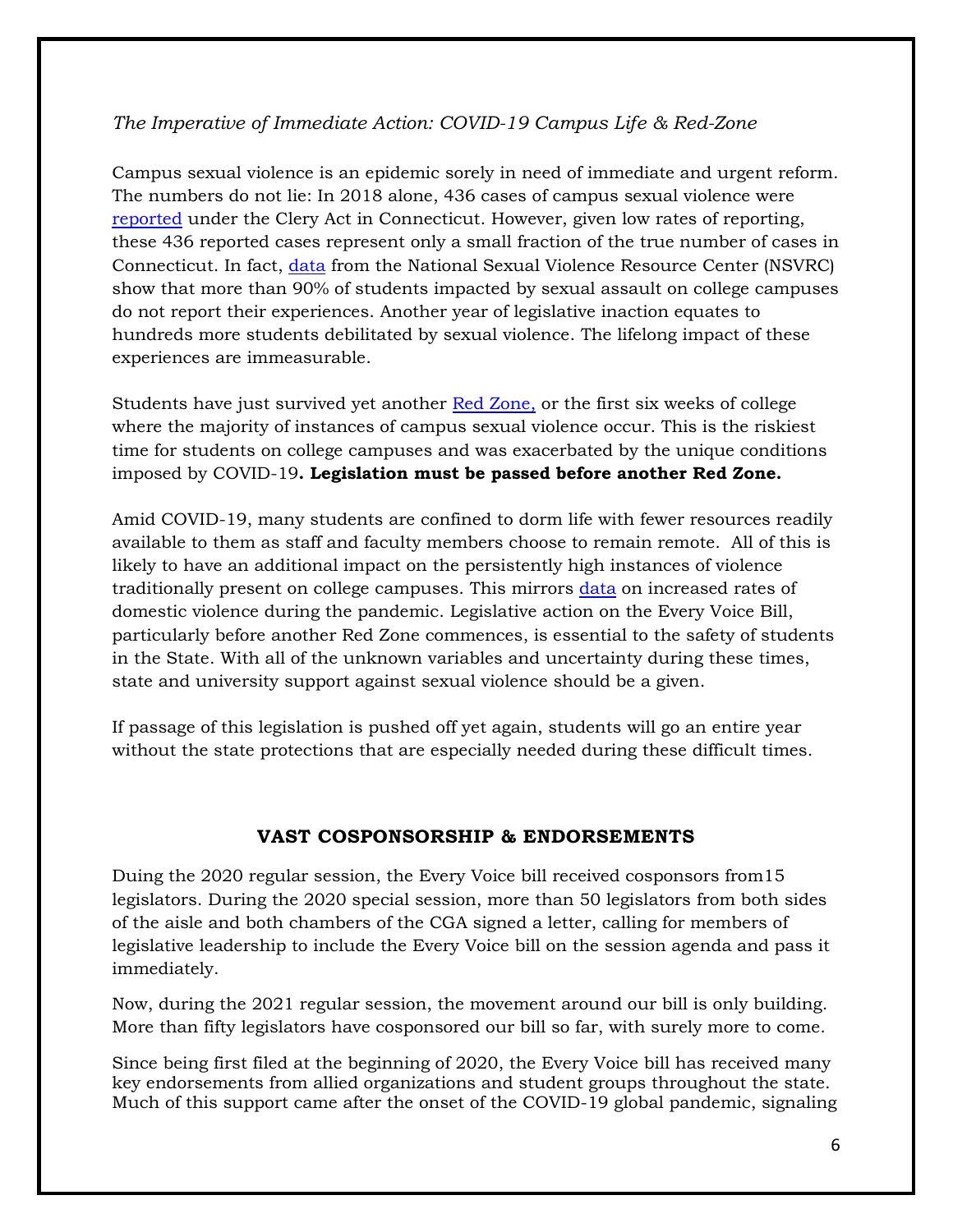the overwhelming commitment to this bill and the impact it would have on support for survivors. *Some* of the endorsements are below.

### **Undergraduate Student Government at the University of Connecticut**

"Tonight was a historic night for the Undergraduate Student Government, and for the Student Senate. A piece of legislation that passed through the External Affairs Committee, attached to the bottom of this letter, puts on display the unwavering support from our organization to ensuring that students at UConn and throughout Connecticut feel safe on campus. Tonight, that bill passed through the Student Senate, where it awaits final confirmation from the Student Body President.

Therefore be it finally resolved the Undergraduate Student Government urges state lawmakers to pass the provisions of SB-19 this month, to protect the well-being of all students in Connecticut."

September, 2020

## **Yale College Council**

"The Yale College Council (YCC) supports the Every Voice CT Coalition in its mission of increasing resources, attention, and care given to the crisis of sexual misconduct on college campuses. The YCC believes that amnesty for drug and alcohol violations and regular campus-wide surveys are two necessary requirements for colleges and universities to properly address sexual misconduct, and support legislation that requires amnesty and surveys along with the goals of the Every Voice CT Coalition in advocating for legislation to the Connecticut General Assembly."

November, 2020

## **Student Government Association at Connecticut College**

"Therefore be it resolved, the SGA and the larger student body publicly commits to support and help advance this meaningful legislation in the 2021 Session, so we will begin to foster a relationship with Every Voice CT. Together we can raise awareness and support from the larger Connecticut College community to also endorse this legislation."

December, 2020

### **Fairfield University Student Association**

"Fairfield University student body supports the passage of HB 6374, endorses the meaningful efforts of Every Voice CT Fairfield, and commits to supporting victims of sexual assault, misconduct, and retaliation on our campus and across Connecticut campuses."

February, 2021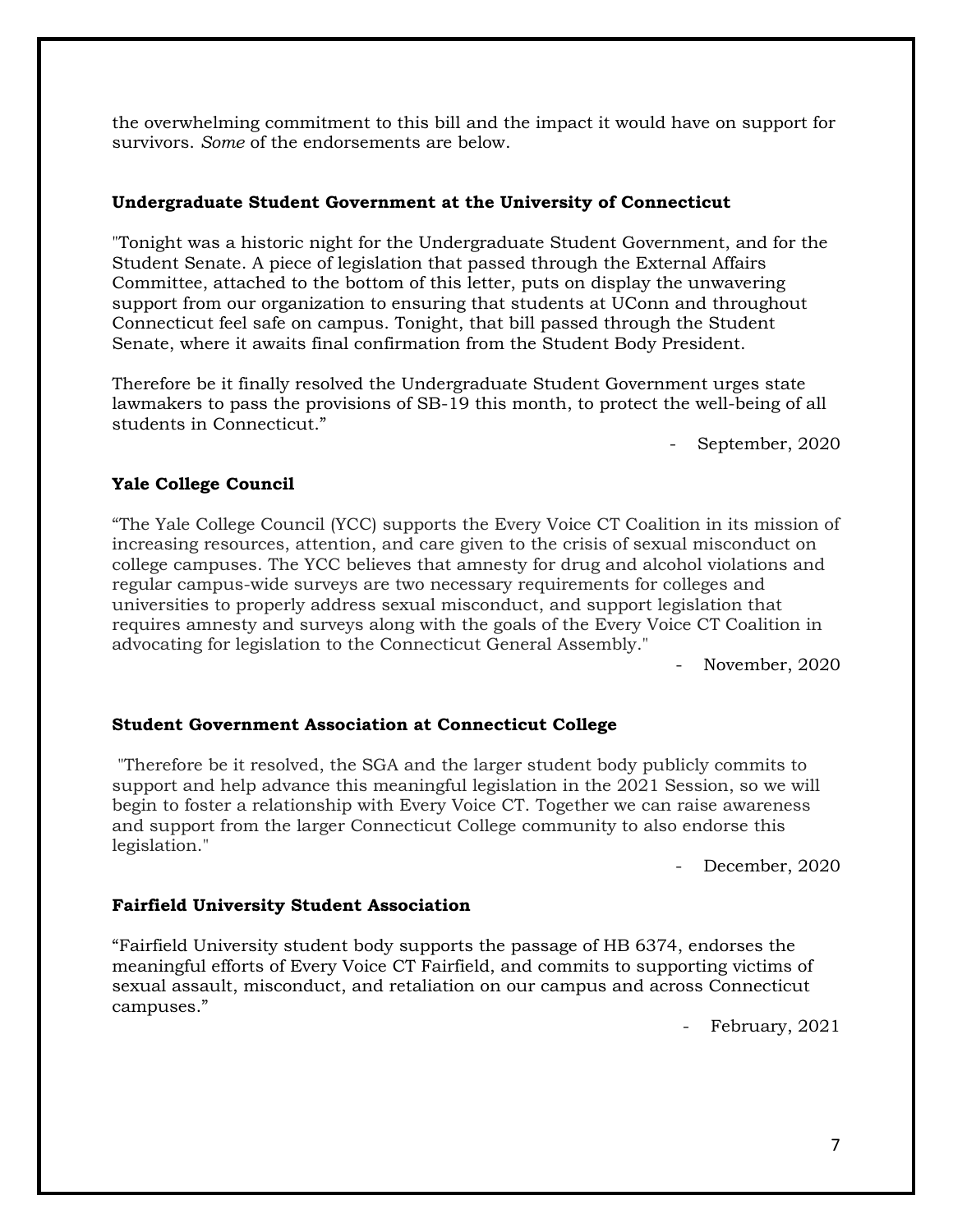#### **The ACLU of Connecticut**

"We therefore support the provisions of Senate Bill 19 which protect students and employees who, in good faith, report sexual assaults and intimate partner violence in good faith. We recognize that there are often significant barriers to reporting sexual violence and this measure will remove one such barrier – fear of the consequences of necessarily disclosing the survivor's violation of a collegiate rule or policy." -2/13/20

#### **Connecticut Alliance to End Sexual Violence**

"Alcohol and/or drug use is incredibly common in instances of campus sexual misconduct. In fact, more than half of all instances of campus sexual misconduct involve substance use by either the survivor, perpetrator, or both. Additionally, most students who report having been victimized do not report the assault to any campus resource. Surveys have also shown that students are less likely to report if alcohol is involved. A survivor's fear that may be punished for personal alcohol or drug violations can be a significant barrier in regards to receiving services, and this is a common barrier. The well-being and safety of survivors after experiencing sexual misconduct is paramount, and if this barrier can be removed for the sake of survivor wellness and safety, it should be." -2/13/20

#### **Connecticut Office of Victim Advocate**

"Connecticut has made important strides to bring awareness to prevent and protect students on college campuses, specifically relating to sexual violence and intimate partner violence. Raised Bill No. 19 will enhance those efforts by establishing a Council on Sexual Misconduct Climate Study to evaluate the school's programs and the student's response to those programs."

### **Connecticut Federation of College Republicans**

"We are excited to endorse SB-19 and the efforts of the Every Voice Coalition. This is commonsense legislation that addresses the prevalence of sexual violence on college campuses and the institutional barrier that too often undermines survivor rights. Furthermore, the Every Voice Coalition has done a tremendous job of amplifying student voices on campuses throughout the state, a testament to their grassroots impact and the importance of this legislation. We encourage legislators to pass SB-19 with bipartisan support in order to help make our campuses the safe spaces that they should be." -5/22/20

### **College Democrats of Connecticut**

"As an organization that represents the best interests and welfare of students all over the state, we are thrilled to endorse SB-19 and the tremendous advocacy work of the Every Voice Coalition, a student-run group that is focused on addressing the crisis of sexual violence on college campuses. This bipartisan legislation is a giant step in the